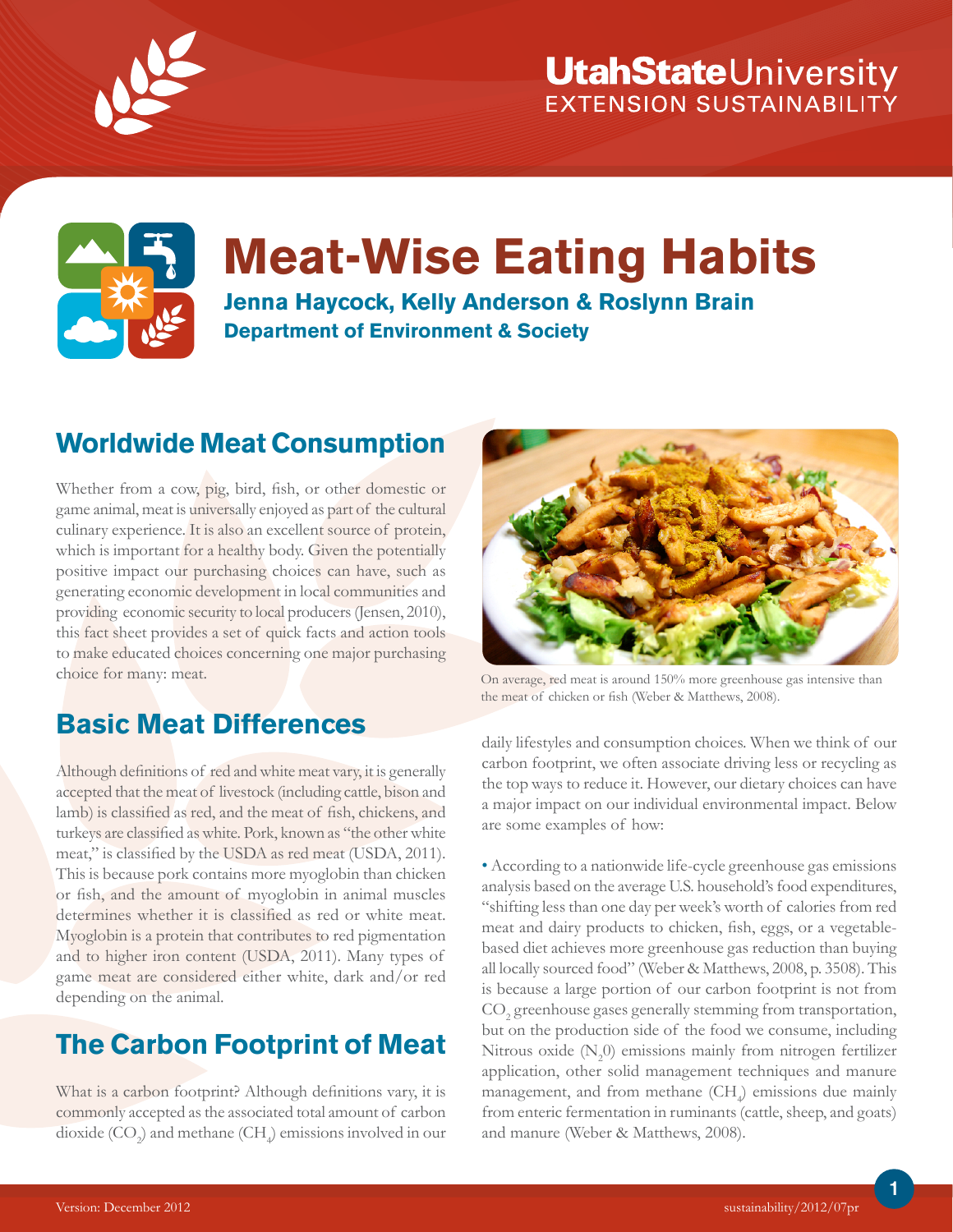• The Food and Agriculture Organization of the United Nations reports that the livestock sector contributes 18% (7.1 billion tons  $CO<sub>2</sub>$ ) of global greenhouse gas emissions, which is higher than the transportation sector (FAO, 2006). As mentioned in the report, the livestock sector produces 65% of human-related nitrous oxide, which has 296 times the global warming potential of  $\mathrm{CO}_2$ . Compared to other ozone depleting substances, nitrous oxide emission has been identified as the single most important ozone-depleting emission and it is expected to remain the largest throughout the 21st century (Ravishankara, Daniel & Portmann, 2009). Livestock also accounts for 37% of all human-induced methane (23 times as warming as  $\mathrm{CO}_2$ ) produced primarily by ruminant digestion, and 64% of ammonia (FAO, 2006). Lastly, the FAO (2006) reports that livestock is the largest anthropogenic user of global land, using almost 30% of the earth's entire land surface. However, it should be noted that a large portion of the earth's land is either arid or semiarid, where ruminants are well adapted to use these lands to feed the people that live in there.

• Over 9 billion livestock are maintained for meat consumption in the U.S. (Pimentel & Pimentel, 2003). This population, on average, outweighs our nation's human population by approximately 5 times and the grain it consumes could feed 840 million people on a plant-based diet (Pimentel & Pimentel, 2003). Most of these grains, however, are not suitable for human consumption and a transition of the types of grains produced would be necessary.

• Although direct consumption of water by U.S. livestock consists of only 2% of the total water used in agriculture, "each year, a total of 253 million t grain are fed to US livestock, requiring a total of about  $25 \times 10^{13}$ L water. Worldwide grain production specifically for livestock requires nearly three times the amount of grain that is fed to US livestock and three times the amount of water used in the United States to produce grain feed" (Pimentel et al., 2004, p. 913).

• Fish are the main source of protein for a large part of the world, both to humans and other species. However, numerous species, such as Atlantic bluefin tuna, have been over-harvested, impacting their populations. Many of these species are on the brink of commercial extinction, which threatens not only ocean ecosystems but also the lifestyles and health of millions of people who depend on fish for food. In addition to over-harvesting, higher mercury content in fish has raised public concern due to health risks such as

cardiovascular disease and neurologic outcomes (Mozaffarian & Rimm, 2006). Higher mercury levels in fish is caused by natural sources (volcanoes) and human sources (coalfired power plants, gold mining, chlorine production, etc.) (Mozaffarian & Rimm, 2006).

#### **Reducing our Footprint**

If you are interested in lowering your carbon footprint when it comes to meat, below are some easy options that could be taken:

• Incorporate more vegetables and white meats into your diet.

• Support locally produced meat. This lessens the  $CO<sub>2</sub>$ emissions that would otherwise have been made to transport the meat across the country. Some added bonuses: Buying local meat helps to invigorate the local economy and you can ask your local butcher in-depth questions such as whether the meat you're purchasing is growth hormone-free, how the animal was raised (grass-fed, animal welfare, etc.), how the animal was slaughtered, and which farm the meat came from.

• When eating fish, choose species that are sustainably farmed, caught from populations that aren't declining, and, if information is available, that are low in mercury. The Monterey Bay Aquarium's Seafood Watch program (2011) has excellent, free, pocket-sized guides (as well as an app for smartphones) that show what fish to eat, what fish to avoid, and good alternative species available for both sushi restaurants and traditional markets.



Seafood Watch is a great resource for checking whether the fish you order is sustainably harvested.